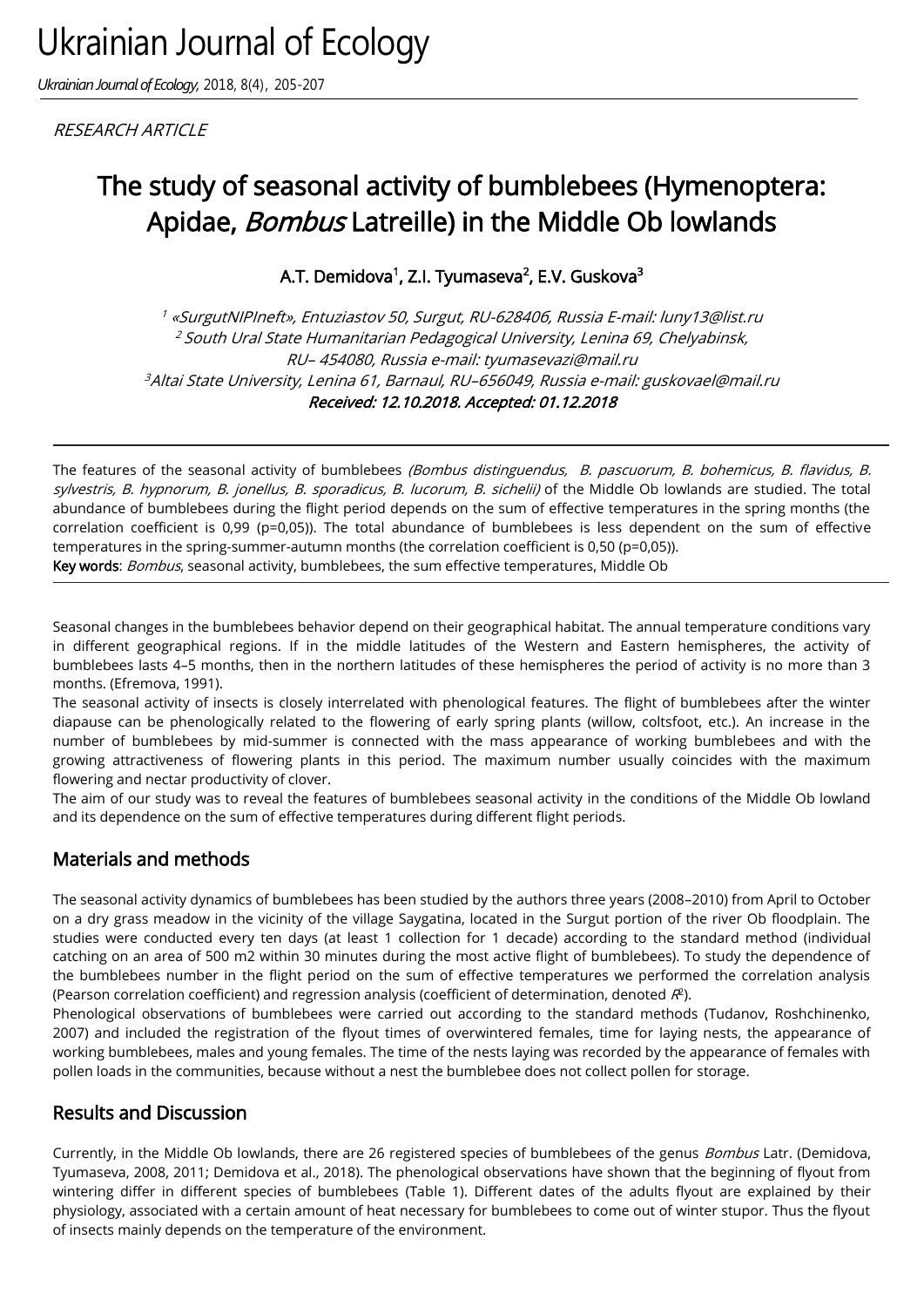#### Table1. The duration of bumblebees flight periods in the Middle Ob lowland (2008–2010) 2008 – 2010 April May June July August September October Species of bumblebees III I II III I II III I II III I II III I II III I B.distinguendus B. pascuorum B. bohemicus B. flavidus B. sylvestris B. hypnorum B. jonellus B. sporadicus B. lucorum B. sichelii

The timing of the females spring flyouts from wintering grounds also depends on the habitat. In open areas, snow comes off earlier than in the forests, the earth warms faster, and bumblebees fly out earlier. It also matters in which soils bumblebees hibernate: heavy loamy soils are warmed worse than the sandy ones (Efremova, 1991).

The date of adult bumblebees flyout varies over the years, as evidenced by our research. The average temperature in the period from April 10 to October 20 (2008–2010) is provided in Table 2.

#### Table 2. The average temperature in 2008–2010 in the vicinity of Surgut

| April |                                                                                                                                                             |  | May |              |                | June |  |                | July |  |              |              | August |  |  |  | September |  |  | October |  |  |
|-------|-------------------------------------------------------------------------------------------------------------------------------------------------------------|--|-----|--------------|----------------|------|--|----------------|------|--|--------------|--------------|--------|--|--|--|-----------|--|--|---------|--|--|
|       | $\mathbf{III}$                                                                                                                                              |  |     | $\mathbf{H}$ | $\mathbf{III}$ |      |  | $\mathbf{III}$ |      |  | $\mathbf{H}$ | $\mathbf{H}$ |        |  |  |  |           |  |  |         |  |  |
|       |                                                                                                                                                             |  |     |              |                |      |  |                |      |  |              |              |        |  |  |  |           |  |  |         |  |  |
|       |                                                                                                                                                             |  |     |              |                |      |  |                |      |  |              |              |        |  |  |  |           |  |  |         |  |  |
|       | com de chine de chine de chine de chine de chine.<br>Son de chine de chine de chine de chine de chine.<br>Son de chine de chine de chine de chine de chine. |  |     |              |                |      |  |                |      |  |              |              |        |  |  |  |           |  |  |         |  |  |

In 2008 and 2009, the flyout occurred in the first decade of May (May 7 and 8, respectively) at temperatures of 11–14°С, single bumblebees were recorded in April (at temperatures above 10°С). In 2010, bumblebees were first registered on April 24, at a temperature of 13°С, until the end of May they were met sporadically, and only in early June the meetings became permanent.

The females of *Bombus lucorum* were the first to fly out after the winter diapause. The flyout was in the third decade of April – the first decade of May, depending on the year. The stable occurrence was usually observed in May. After them in early May, Bombus pascuorum and later bumblebees of other species flew out.

The longest flight period was observed in Bombus lucorum, Bombus pascuorum, Bombus sporadicus.

The seasonal activity of bumblebees lasts 157–170 days.

The dependence of the total abundance of bumblebees on the sum of effective temperatures in different flight periods is shown on the graph (Fig. 1 a, b). The temperature threshold accepted for the third decade of April – the first decade of May is 10°С, from the second decade of May to the first decade of October – 0°С.



Figure 1. Dependence of the total abundance of bumblebees on the sum of effective temperatures in different flight periods (2008-2010): а. April-October; b. April-May.

Note:  $R<sup>2</sup>$  is a determinant coefficient (a measure of regression model quality describing the relationship between dependent and independent model variables).